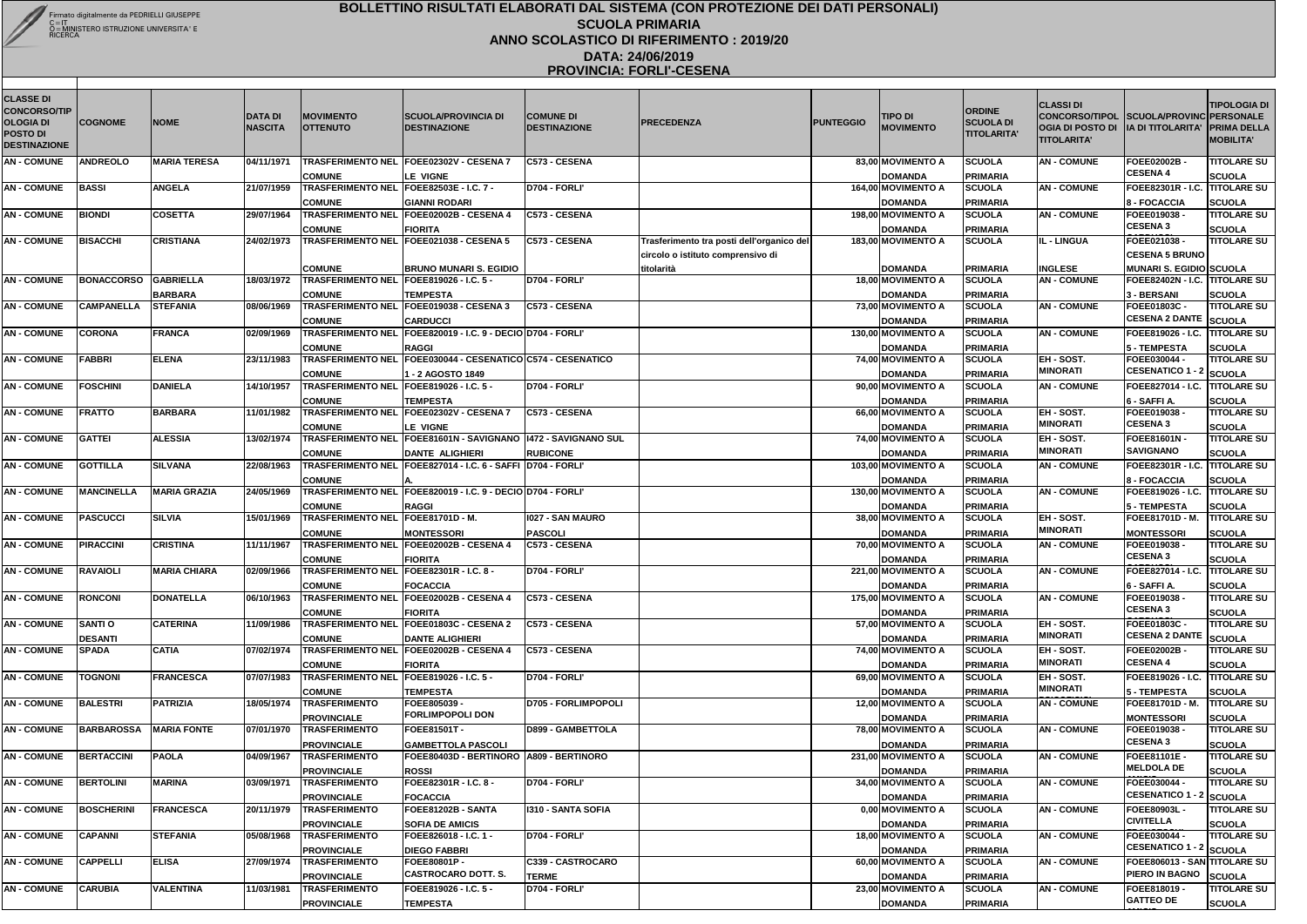| <b>CLASSE DI</b><br><b>CONCORSO/TIP</b> |                                |                      |                                  |                                                          |                                                                 |                                         |                                    |                  |                                       | <b>ORDINE</b>                          | <b>CLASSI DI</b>                                                                                                  |                                               | <b>TIPOLOGIA DI</b>                 |
|-----------------------------------------|--------------------------------|----------------------|----------------------------------|----------------------------------------------------------|-----------------------------------------------------------------|-----------------------------------------|------------------------------------|------------------|---------------------------------------|----------------------------------------|-------------------------------------------------------------------------------------------------------------------|-----------------------------------------------|-------------------------------------|
| <b>OLOGIA DI</b><br><b>POSTO DI</b>     | <b>COGNOME</b>                 | <b>NOME</b>          | <b>DATA DI</b><br><b>NASCITA</b> | <b>MOVIMENTO</b><br><b>OTTENUTO</b>                      | <b>SCUOLA/PROVINCIA DI</b><br><b>IDESTINAZIONE</b>              | <b>COMUNE DI</b><br><b>DESTINAZIONE</b> | <b>IPRECEDENZA</b>                 | <b>PUNTEGGIO</b> | <b>TIPO DI</b><br><b>MOVIMENTO</b>    | <b>SCUOLA DI</b><br><b>TITOLARITA'</b> | CONCORSO/TIPOL SCUOLA/PROVINC PERSONALE<br>OGIA DI POSTO DI   IA DI TITOLARITA' PRIMA DELLA<br><b>TITOLARITA'</b> |                                               | <b>MOBILITA'</b>                    |
| <b>DESTINAZIONE</b>                     |                                |                      |                                  |                                                          |                                                                 |                                         |                                    |                  |                                       |                                        |                                                                                                                   |                                               |                                     |
| <b>AN-COMUNE</b>                        | <b>CASELLI</b>                 | <b>LINDA</b>         | 14/10/1986                       | <b>TRASFERIMENTO</b>                                     | FOEE819026 - I.C. 5 -                                           | D704 - FORLI'                           |                                    |                  | 14,00 MOVIMENTO A                     | <b>SCUOLA</b>                          | <b>AN-COMUNE</b>                                                                                                  | <b>FOEE80903L</b><br><b>CIVITELLA</b>         | <b>TITOLARE SU</b>                  |
| <b>AN-COMUNE</b>                        | <b>DI MAIO</b>                 | <b>GAETANA</b>       | 03/01/1981                       | <b>PROVINCIALE</b><br><b>TRASFERIMENTO</b>               | <b>TEMPESTA</b><br>FOEE826018 - I.C. 1 -                        | D704 - FORLI'                           |                                    |                  | <b>DOMANDA</b><br>66,00 TRASFERIMENTO | <b>PRIMARIA</b><br><b>SCUOLA</b>       | <b>AN-COMUNE</b>                                                                                                  | <b>PROVINCIA DI FO TITOLARE SU</b>            | <b>SCUOLA</b>                       |
|                                         |                                |                      |                                  | <b>PROVINCIALE</b>                                       | <b>DIEGO FABBRI</b>                                             |                                         |                                    |                  | <b>D'UFFICIO</b>                      | <b>PRIMARIA</b>                        |                                                                                                                   |                                               | <b>PROVINCIA</b>                    |
| <b>AN-COMUNE</b>                        | <b>ERBACCI</b>                 | <b>ELISA</b>         | 01/01/1961                       | <b>TRASFERIMENTO</b>                                     | FOEE826018 - I.C. 1 -                                           | D704 - FORLI'                           |                                    |                  | 73,00 MOVIMENTO A                     | <b>SCUOLA</b>                          | IL - LINGUA                                                                                                       | <b>FOEE80302L-</b>                            | <b>TITOLARE SU</b>                  |
|                                         |                                |                      |                                  | <b>PROVINCIALE</b>                                       | <b>DIEGO FABBRI</b>                                             |                                         |                                    |                  | <b>DOMANDA</b>                        | <b>PRIMARIA</b>                        | <b>INGLESE</b>                                                                                                    | <b>MERCATO</b>                                | <b>SCUOLA</b>                       |
| <b>AN-COMUNE</b>                        | <b>ERCOLANI</b>                | <b>CHIARA</b>        | 02/12/1976                       | <b>TRASFERIMENTO</b>                                     | FOEE826018 - I.C. 1 -                                           | D704 - FORLI'                           |                                    |                  | 25,00 MOVIMENTO A                     | <b>SCUOLA</b>                          | <b>AN - COMUNE</b>                                                                                                | <b>FOEE81601N</b>                             | <b>TITOLARE SU</b>                  |
| <b>AN-COMUNE</b>                        | <b>FANTINI</b>                 | <b>FRANCESCA</b>     | 28/08/1981                       | <b>PROVINCIALE</b><br><b>TRASFERIMENTO</b>               | <b>DIEGO FABBRI</b><br>FOEE821026 - I.C. 4 -                    | <b>D704 - FORLI'</b>                    |                                    |                  | <b>DOMANDA</b><br>82,00 MOVIMENTO A   | <b>PRIMARIA</b><br><b>SCUOLA</b>       | <b>AN-COMUNE</b>                                                                                                  | <b>SAVIGNANO</b><br>FOEE80801P-               | <b>SCUOLA</b><br><b>TITOLARE SU</b> |
|                                         |                                |                      |                                  | <b>PROVINCIALE</b>                                       | <b>DANTE ALIGHIERI</b>                                          |                                         |                                    |                  | <b>DOMANDA</b>                        | <b>PRIMARIA</b>                        |                                                                                                                   | <b>CASTROCARO</b>                             | <b>SCUOLA</b>                       |
| <b>AN-COMUNE</b>                        | <b>FINOCCHIARO</b>             | <b>VERONICA RITA</b> | 21/05/1981                       | <b>TRASFERIMENTO</b>                                     | FOEE805039 -                                                    | <b>D705 - FORLIMPOPOLI</b>              |                                    |                  | 24,00 MOVIMENTO A                     | <b>SCUOLA</b>                          | <b>AN-COMUNE</b>                                                                                                  | FOEE818019 -                                  | <b>TITOLARE SU</b>                  |
|                                         |                                |                      |                                  | <b>PROVINCIALE</b>                                       | <b>FORLIMPOPOLI DON</b>                                         |                                         |                                    |                  | <b>DOMANDA</b>                        | <b>PRIMARIA</b>                        |                                                                                                                   | <b>GATTEO DE</b>                              | <b>SCUOLA</b>                       |
| <b>AN-COMUNE</b>                        | <b>FLAMINI</b>                 | <b>PAOLA</b>         | 10/10/1983                       | <b>TRASFERIMENTO</b>                                     | FOEE820019 - I.C. 9 - DECIO D704 - FORLI'                       |                                         |                                    |                  | 36,00 MOVIMENTO A                     | <b>SCUOLA</b>                          | <b>AN-COMUNE</b>                                                                                                  | FOEE81202B ·                                  | <b>TITOLARE SU</b>                  |
| <b>AN-COMUNE</b>                        | <b>FULGIERI</b>                | <b>ANITA PIA</b>     | 07/01/1979                       | <b>PROVINCIALE</b><br><b>TRASFERIMENTO</b>               | <b>RAGGI</b><br>FOEE82301R - I.C. 8 -                           | D704 - FORLI'                           |                                    |                  | <b>DOMANDA</b><br>32,00 MOVIMENTO A   | <b>PRIMARIA</b>                        | <b>AN-COMUNE</b>                                                                                                  | <b>SANTA SOFIA DE</b><br>FOEE031051 -         | <b>SCUOLA</b><br><b>TITOLARE SU</b> |
|                                         |                                |                      |                                  | <b>PROVINCIALE</b>                                       | <b>FOCACCIA</b>                                                 |                                         |                                    |                  | <b>DOMANDA</b>                        | <b>SCUOLA</b><br><b>PRIMARIA</b>       |                                                                                                                   | <b>SCUOLA</b>                                 | <b>SCUOLA</b>                       |
| <b>AN-COMUNE</b>                        | <b>GARAVINI</b>                | <b>ROMINA</b>        | 15/10/1978                       | <b>TRASFERIMENTO</b>                                     | FOEE820019 - I.C. 9 - DECIO D704 - FORLI'                       |                                         |                                    |                  | 68,00 MOVIMENTO A                     | <b>SCUOLA</b>                          | <b>AN-COMUNE</b>                                                                                                  | <b>FOEE81101E -</b>                           | <b>TITOLARE SU</b>                  |
|                                         |                                |                      |                                  | <b>PROVINCIALE</b>                                       | <b>RAGGI</b>                                                    |                                         |                                    |                  | <b>DOMANDA</b>                        | <b>PRIMARIA</b>                        |                                                                                                                   | <b>MELDOLA DE</b>                             | <b>SCUOLA</b>                       |
| <b>AN-COMUNE</b>                        | <b>INCALCATERRA LANNA LISA</b> |                      | 25/01/1981                       | <b>TRASFERIMENTO</b>                                     | FOEE827014 - I.C. 6 - SAFFI D704 - FORLI'                       |                                         |                                    |                  | 37,00 MOVIMENTO A                     | <b>SCUOLA</b>                          | <b>AN-COMUNE</b>                                                                                                  | FOEE813027 -                                  | <b>TITOLARE SU</b>                  |
|                                         |                                |                      |                                  | <b>PROVINCIALE</b>                                       |                                                                 |                                         |                                    |                  | <b>DOMANDA</b>                        | <b>PRIMARIA</b>                        |                                                                                                                   | <b>PREDAPPIO ZOLI</b>                         | SCUOLA                              |
| <b>AN-COMUNE</b>                        | <b>LAURETANO</b>               | <b>GIANFRANCO</b>    | 19/02/1962                       | <b>TRASFERIMENTO</b><br><b>PROVINCIALE</b>               | FOEE80403D - BERTINORO   A809 - BERTINORO<br><b>ROSSI</b>       |                                         |                                    |                  | 222,00 MOVIMENTO A<br><b>DOMANDA</b>  | <b>ISCUOLA</b><br><b>PRIMARIA</b>      | <b>AN - COMUNE</b>                                                                                                | FOEE01803C -<br><b>CESENA 2 DANTE</b>         | <b>TITOLARE SU</b><br><b>SCUOLA</b> |
| <b>AN-COMUNE</b>                        | <b>MALAGUARNER ANNUNZIATA</b>  |                      | 02/07/1974                       | <b>TRASFERIMENTO</b>                                     | FOEE02302V - CESENA 7                                           | C573 - CESENA                           |                                    |                  | 68,00 MOVIMENTO A                     | <b>SCUOLA</b>                          | <b>AN-COMUNE</b>                                                                                                  | FOEE81601N-                                   | <b>TITOLARE SU</b>                  |
|                                         |                                |                      |                                  | <b>PROVINCIALE</b>                                       | LE VIGNE                                                        |                                         |                                    |                  | <b>DOMANDA</b>                        | <b>PRIMARIA</b>                        |                                                                                                                   | <b>SAVIGNANO</b>                              | <b>SCUOLA</b>                       |
| <b>AN-COMUNE</b>                        | <b>MALDINI</b>                 | <b>LARA</b>          | 02/03/1983                       | <b>TRASFERIMENTO</b>                                     | FOEE826018 - I.C. 1 -                                           | D704 - FORLI'                           |                                    |                  | 29,00 MOVIMENTO A                     | <b>SCUOLA</b>                          | <b>AN-COMUNE</b>                                                                                                  | FOEE031051 -                                  | <b>TITOLARE SU</b>                  |
|                                         |                                |                      |                                  | <b>IPROVINCIALE</b>                                      | <b>DIEGO FABBRI</b>                                             |                                         |                                    |                  | <b>DOMANDA</b>                        | <b>PRIMARIA</b>                        |                                                                                                                   | <b>SCUOLA</b>                                 | <b>SCUOLA</b>                       |
| <b>AN - COMUNE</b>                      | <b>MAMBELLI</b>                | <b>SILVIA</b>        | 22/11/1981                       | <b>TRASFERIMENTO</b>                                     | FOEE805039 -<br><b>FORLIMPOPOLI DON</b>                         | <b>D705 - FORLIMPOPOLI</b>              |                                    |                  | 13,00 MOVIMENTO A                     | <b>SCUOLA</b>                          | <b>AN-COMUNE</b>                                                                                                  | FOEE031051 -<br><b>SCUOLA</b>                 | <b>TITOLARE SU</b>                  |
| <b>AN - COMUNE</b>                      | <b>MARCHI</b>                  | LETIZIA              | 03/10/1983                       | <b>PROVINCIALE</b><br><b>TRASFERIMENTO</b>               | FOEE814012 - PIETRO ALPI F259 - MODIGLIANA                      |                                         |                                    |                  | <b>DOMANDA</b><br>0,00 MOVIMENTO A    | <b>PRIMARIA</b><br><b>SCUOLA</b>       | <b>AN-COMUNE</b>                                                                                                  | FOEE80801P-                                   | <b>SCUOLA</b><br><b>TITOLARE SU</b> |
|                                         |                                |                      |                                  | <b>PROVINCIALE</b>                                       | <b>MODIGLIANA</b>                                               |                                         |                                    |                  | <b>DOMANDA</b>                        | <b>PRIMARIA</b>                        |                                                                                                                   | <b>CASTROCARO</b>                             | <b>SCUOLA</b>                       |
| <b>AN - COMUNE</b>                      | <b>MORDENTI</b>                | <b>FABIANA</b>       | 24/06/1982                       | <b>TRASFERIMENTO</b>                                     | FOEE805039 -                                                    | <b>D705 - FORLIMPOPOLI</b>              |                                    |                  | 5,00 MOVIMENTO A                      | <b>SCUOLA</b>                          | <b>AN - COMUNE</b>                                                                                                | FOEE818019 -                                  | <b>TITOLARE SU</b>                  |
|                                         |                                |                      |                                  | <b>PROVINCIALE</b>                                       | <b>FORLIMPOPOLI DON</b>                                         |                                         |                                    |                  | <b>DOMANDA</b>                        | <b>PRIMARIA</b>                        |                                                                                                                   | <b>GATTEO DE</b>                              | <b>SCUOLA</b>                       |
| AN-COMUNE PADALINO                      |                                | <b>CLELIA</b>        |                                  | 30/04/1979 TRASFERIMENTO                                 | FOEE807031 - LONGIANO E675 - LONGIANO                           |                                         |                                    |                  | 33,00 MOVIMENTO A                     | <b>SCUOLA</b>                          | <b>AN - COMUNE</b>                                                                                                | FOEE019038 -<br><b>CESENA3</b>                | <b>TITOLARE SU</b>                  |
| <b>AN - COMUNE</b>                      | <b>RUFFILLI</b>                | <b>CRISTINA</b>      | 28/06/1965                       | <b>PROVINCIALE</b><br><b>TRASFERIMENTO</b>               | <b>TITO BALESTRA</b><br>FOEE80403D - BERTINORO A809 - BERTINORO |                                         |                                    |                  | <b>DOMANDA</b><br>238,00 MOVIMENTO A  | <b>PRIMARIA</b><br><b>SCUOLA</b>       | <b>AN-COMUNE</b>                                                                                                  | <b>FOEE81101E -</b>                           | <b>SCUOLA</b><br><b>TITOLARE SU</b> |
|                                         |                                |                      |                                  | <b>PROVINCIALE</b>                                       | <b>ROSSI</b>                                                    |                                         |                                    |                  | <b>DOMANDA</b>                        | <b>PRIMARIA</b>                        |                                                                                                                   | <b>MELDOLA DE</b>                             | <b>SCUOLA</b>                       |
| <b>AN-COMUNE</b>                        | <b>RUGGERI</b>                 | <b>GIUDITTA</b>      | 26/04/1982                       | <b>TRASFERIMENTO</b>                                     | FOEE030044 - CESENATICO C574 - CESENATICO                       |                                         |                                    |                  | 19,00 MOVIMENTO A                     | <b>SCUOLA</b>                          | <b>AN-COMUNE</b>                                                                                                  | <b>FOEE80204V -</b>                           | <b>TITOLARE SU</b>                  |
|                                         |                                |                      |                                  | <b>PROVINCIALE</b>                                       | 1 - 2 AGOSTO 1849                                               |                                         |                                    |                  | <b>DOMANDA</b>                        | <b>PRIMARIA</b>                        |                                                                                                                   | SOGLIANO - G.                                 | <b>SCUOLA</b>                       |
| <b>AN - COMUNE</b>                      | <b>GHETTI</b>                  | <b>ANNALISA</b>      | 05/08/1989                       | <b>TRASFERIMENTO</b>                                     | FOEE814012 - PIETRO ALPI F259 - MODIGLIANA                      |                                         |                                    |                  | 46,00 MOVIMENTO A                     | <b>SCUOLA</b>                          | <b>AN-COMUNE</b>                                                                                                  | <b>RAEE80701C -</b>                           | <b>TITOLARE SU</b>                  |
| <b>AN-COMUNE</b>                        | <b>GUARNIERO</b>               | <b>SILVIA</b>        | 01/12/1973                       | <b>INTERPROVINCIALE</b><br><b>TRASFERIMENTO</b>          | <b>MODIGLIANA</b><br>FOEE81101E - MELDOLA                       | <b>F097 - MELDOLA</b>                   |                                    |                  | <b>DOMANDA</b><br>30,00 MOVIMENTO A   | <b>PRIMARIA</b><br><b>SCUOLA</b>       | <b>AN-COMUNE</b>                                                                                                  | "PAZZI O."<br><b>RAEE80701C -</b>             | <b>SCUOLA</b><br><b>TITOLARE SU</b> |
|                                         |                                |                      |                                  | <b>INTERPROVINCIALE</b>                                  | <b>DE AMICIS</b>                                                |                                         |                                    |                  | <b>DOMANDA</b>                        | <b>PRIMARIA</b>                        |                                                                                                                   | "PAZZI O."                                    | <b>SCUOLA</b>                       |
| <b>AN - COMUNE</b>                      | <b>MAZZONI</b>                 | <b>MONICA</b>        | 22/09/1969                       | <b>TRASFERIMENTO</b>                                     | FOEE806013 - SAN PIERO                                          | A565 - BAGNO DI                         |                                    |                  | 130,00 MOVIMENTO A                    | <b>SCUOLA</b>                          | <b>AN-COMUNE</b>                                                                                                  | PGEE048013 - VIA TITOLARE SU                  |                                     |
|                                         |                                |                      |                                  | <b>INTERPROVINCIALE</b>                                  | IN BAGNO PASCOLI                                                | ROMAGNA                                 |                                    |                  | <b>DOMANDA</b>                        | <b>PRIMARIA</b>                        |                                                                                                                   | <b>E.DE AMICIS/SAN</b>                        | <b>SCUOLA</b>                       |
| <b>AN - COMUNE</b>                      | <b>OLIVIERI</b>                | <b>MANUELA</b>       | 14/02/1955                       | <b>TRASFERIMENTO</b>                                     | FOEE80801P-<br><b>CASTROCARO DOTT. S.</b>                       | C339 - CASTROCARO                       |                                    |                  | 130,00 MOVIMENTO A                    | <b>SCUOLA</b>                          | EH - SOST.<br><b>MINORATI</b>                                                                                     | <b>BOEE85601R-</b>                            | <b>TITOLARE SU</b>                  |
| <b>AN-COMUNE</b>                        | <b>PAGANI</b>                  | <b>FEDERICA</b>      | 18/05/1976                       | <b>INTERPROVINCIALE</b><br><b>TRASFERIMENTO</b>          | FOEE822011 - I.C. 2 - DE                                        | <b>TERME</b><br><b>D704 - FORLI'</b>    |                                    |                  | <b>DOMANDA</b><br>21,00 MOVIMENTO A   | <b>PRIMARIA</b><br><b>SCUOLA</b>       | IL - LINGUA                                                                                                       | <b>BIANCA BIZZI</b><br>GOEE802021 -           | <b>SCUOLA</b><br><b>TITOLARE SU</b> |
|                                         |                                |                      |                                  | <b>INTERPROVINCIALE</b>                                  | <b>AMICIS</b>                                                   |                                         |                                    |                  | <b>DOMANDA</b>                        | <b>PRIMARIA</b>                        | <b>INGLESE</b>                                                                                                    | <b>D.ALIGHIERI</b>                            | <b>SCUOLA</b>                       |
| <b>AN - COMUNE</b>                      | <b>PETRUZZI</b>                | <b>TEODORA</b>       | 12/11/1975                       | <b>TRASFERIMENTO</b>                                     | FOEE01803C - CESENA 2                                           | C573 - CESENA                           |                                    |                  | 144,00 MOVIMENTO A                    | <b>SCUOLA</b>                          | <b>AN-COMUNE</b>                                                                                                  | <b>BAEE81301X -</b>                           | <b>TITOLARE SU</b>                  |
|                                         |                                |                      |                                  | <b>INTERPROVINCIALE</b>                                  | <b>DANTE ALIGHIERI</b>                                          |                                         |                                    |                  | <b>DOMANDA</b>                        | <b>PRIMARIA</b>                        |                                                                                                                   | "ANNA FRANK"                                  | <b>SCUOLA</b>                       |
| <b>AN-COMUNE</b>                        | <b>PRATICO'</b>                | <b>MAURIZIO</b>      | 14/03/1970                       | <b>TRASFERIMENTO</b>                                     | FOEE82503E - I.C. 7 -                                           | D704 - FORLI'                           |                                    |                  | 141,00 MOVIMENTO A                    | <b>SCUOLA</b>                          | <b>AN - COMUNE</b>                                                                                                | <b>RAEE82301A-</b><br>"MARTIRI DI             | <b>TITOLARE SU</b>                  |
| <b>AN-COMUNE</b>                        | <b>ROMEO</b>                   | LUCIANA              | 17/04/1981                       | <b>INTERPROVINCIALE</b><br><b>TRASFERIMENTO</b>          | <b>GIANNI RODARI</b><br> FOEE822011 - I.C. 2 - DE               | D704 - FORLI'                           |                                    |                  | <b>DOMANDA</b><br>59,00 MOVIMENTO A   | <b>PRIMARIA</b><br><b>SCUOLA</b>       | <b>AN - COMUNE</b>                                                                                                | MIEE8D201G - VIA  TITOLARE SU                 | <b>SCUOLA</b>                       |
|                                         |                                |                      |                                  | <b>INTERPROVINCIALE</b>                                  | <b>AMICIS</b>                                                   |                                         |                                    |                  | <b>DOMANDA</b>                        | <b>PRIMARIA</b>                        |                                                                                                                   | <b>CONSOLE</b>                                | <b>SCUOLA</b>                       |
| <b>AN-COMUNE</b>                        | <b>SCOLAMACCHI SERAFINA</b>    |                      | 18/04/1972                       | <b>TRASFERIMENTO</b>                                     | FOEE031051 - SCUOLA                                             | <b>C574 - CESENATICO</b>                |                                    |                  | 88,00 MOVIMENTO A                     | <b>SCUOLA</b>                          | <b>AN - COMUNE</b>                                                                                                | <b>BAEE89302T-</b>                            | <b>TITOLARE SU</b>                  |
|                                         |                                |                      |                                  | <b>INTERPROVINCIALE</b>                                  | <b>PRIMARIA DI VILLAMARINA</b>                                  |                                         |                                    |                  | <b>DOMANDA</b>                        | <b>PRIMARIA</b>                        |                                                                                                                   | <b>SAN VALENTINO</b>                          | <b>SCUOLA</b>                       |
| <b>AN-COMUNE</b>                        | <b>RIMINUCCI</b>               | <b>CRISTINA</b>      | 08/07/1969                       |                                                          | PASSAGGIO DI RUOLO FOEE030044 - CESENATICO C574 - CESENATICO    |                                         |                                    |                  | 180,00 MOVIMENTO A                    | <b>SCUOLA</b>                          | <b>AN-COMUNE</b>                                                                                                  | FOAA03000P - CD TITOLARE SU                   |                                     |
| <b>AN-COMUNE</b>                        | <b>BLONDA</b>                  | <b>ADA</b>           | 21/03/1979                       | <b>PROVINCIALE</b><br>PASSAGGIO DI RUOLO FOEE81701D - M. | 1 - 2 AGOSTO 1849                                               | 1027 - SAN MAURO                        |                                    |                  | <b>DOMANDA</b><br>82,00 MOVIMENTO A   | <b>DELL'INFANZIA</b><br><b>SCUOLA</b>  | <b>AN - COMUNE</b>                                                                                                | <b>CESENATICO 1</b><br><b>RNAA81500B - IC</b> | <b>SCUOLA</b><br><b>TITOLARE SU</b> |
|                                         |                                |                      |                                  | <b>INTERPROVINCIALE</b>                                  | <b>MONTESSORI</b>                                               | <b>PASCOLI</b>                          |                                    |                  | <b>DOMANDA</b>                        | <b>DELL'INFANZIA</b>                   |                                                                                                                   | <b>IGEA</b>                                   | <b>SCUOLA</b>                       |
| CH-SOST.                                | <b>BERTONI</b>                 | <b>ERICA</b>         | 17/02/1990                       | <b>TRASFERIMENTO</b>                                     | <b>FOEE80801P-</b>                                              | C339 - CASTROCARO                       | Rientro nella scuola di precedente |                  | 65,00 MOVIMENTO A                     | <b>SCUOLA</b>                          | EH - SOST.                                                                                                        | FOEE813027 -                                  | <b>TITOLARE SU</b>                  |
| <b>MINORATI</b>                         |                                |                      |                                  | <b>PROVINCIALE</b>                                       | <b>CASTROCARO DOTT. S.</b>                                      | <b>TERME</b>                            | titolarità                         |                  | <b>DOMANDA</b>                        | <b>PRIMARIA</b>                        | <b>MINORATI</b>                                                                                                   | <b>PREDAPPIO ZOLI</b>                         | SCUOLA                              |
| EH-SOST.                                | <b>BARTOLINI</b>               | <b>SERENA</b>        | 20/12/1986                       |                                                          | TRASFERIMENTO NEL FOEE822011 - I.C. 2 - DE                      | D704 - FORLI'                           |                                    |                  | 91,00 TRASFERIMENTO                   | <b>SCUOLA</b>                          | EH - SOST.                                                                                                        | FOEE82402N - I.C. TITOLARE SU                 |                                     |
| <b>MINORATI</b>                         |                                |                      |                                  | <b>COMUNE</b>                                            | <b>AMICIS</b>                                                   |                                         |                                    |                  | A DOMANDA                             | <b>PRIMARIA</b>                        | <b>MINORATI</b>                                                                                                   | 3 - BERSANI                                   | <b>SCUOLA</b>                       |